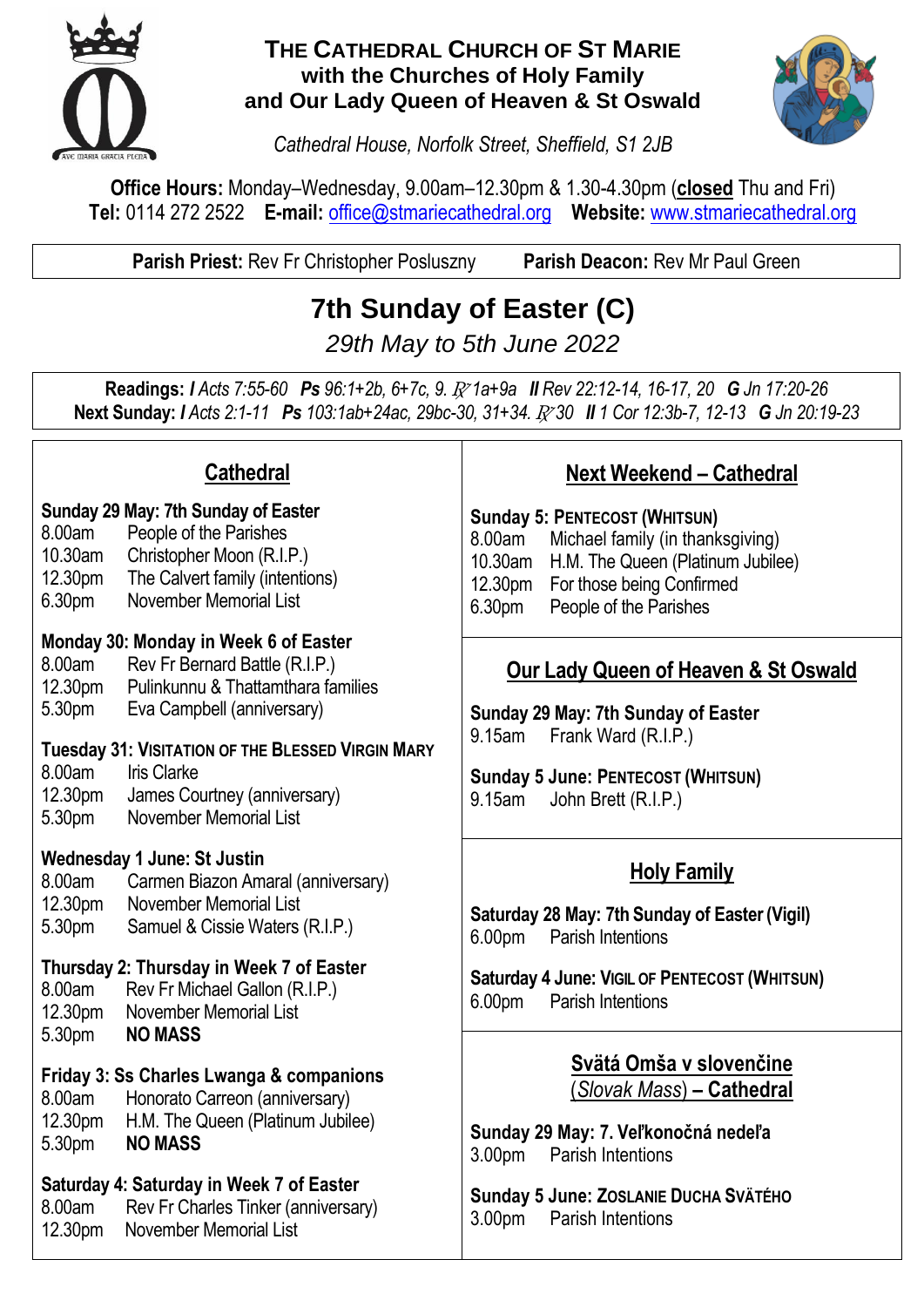| <b>Exposition of the Blessed Sacrament</b> Monday-Wednesday & Saturday, 11.30am-12.15pm |
|-----------------------------------------------------------------------------------------|
|                                                                                         |

**We pray** for Catherine Pugh, Alban Alexander le Roux, Ronald Francis Cook, and all those who have died recently.

**Please remember in your prayers our sick:** Phyllis Caesar, Jackie Davison, Mavis Hamilton, Marie Casey, Ann Harvey, Trevor Harvey, Nora Kenny, Maura Hallam, Rev Fr Colum Kelly, John Carroll, Robert Stocks, Gloria Welsh, Anthony Gallagher, Christopher Browne, Clifford Browne, Ruth Bleakley, Helen Carroll, Mary Pridgeon, Kath Atherton, Pat O'Connor (Lintott), Elizabeth Dillop, Kay Worsnop, Vladimir Korbar Jr, Jean Hegarty, Rima Lattash, Margaret & John Whitehead, Catherine, Angela Eddy, Mary Parkinson, Kevin Worsnop, Liam, Dee Wright, Emma Green, Damian Osako, and all those who are suffering mentally, emotionally or physically.

*Names will stay on the list for 3 months. Please contact Cathedral House if you wish your friend or family member to be included.*

**Anniversaries this Week:** 29 May – Rev Fr Francis Ogden; 30 May – Eva Campbell; 31 ay – Jozef Kraczka; 1 Jun – Carmen Biazon Amaral; 2 Jun – Alex Sardinha; 3 Jun – Honorato Carreon; 4 Jun – Margaret McNair, Rev Fr Charles Tinker.

**No Children's Liturgy this week:** Children's Liturgy will be taking a little break this week, but will be back on Sunday 5th June. We look forward to seeing you all then!

**Each Sunday after the 10.30am Mass there is an opportunity to get together with other parishioners over a cup of coffee or tea.** This is an important way of building and strengthening the parish community, so please join us, whether you are a regular member of the congregation or a visitor. Refreshments are served in the Houlden Hall (1st floor of the building next door to the church), and we look forward to getting to know you better – all welcome!

### **Statement of the Bishops of England & Wales—"Returning to Mass at Pentecost"**

After their most recent plenary meeting, the Bishops have decided to **reinstate the obligation for Catholics to attend Mass on Sundays and Holy Days in person from Pentecost Sunday (5th June).**

In their statement, the Bishops remind us that "our fundamental Christian duty is to worship God by participating in the celebration of Mass", and that "as the Church needs the witness of the presence of each person, so too each believer needs to journey in faith and worship with their fellow disciples." They also remind us that when one is impeded from attending Mass for a serious reason, such as ill health or having to care for the sick, this is not a breach of the Sunday obligation.

The full statement is available to read in the narthex, and online at [https://www.cbcew.org.uk/spring-plenary-](https://www.cbcew.org.uk/spring-plenary-2022-resolution-returning-to-mass-at-pentecost/)[2022-resolution-returning-to-mass-at-pentecost/.](https://www.cbcew.org.uk/spring-plenary-2022-resolution-returning-to-mass-at-pentecost/) And if you know someone who is not coming to Mass at the moment, this is a good opportunity to invite them back to church!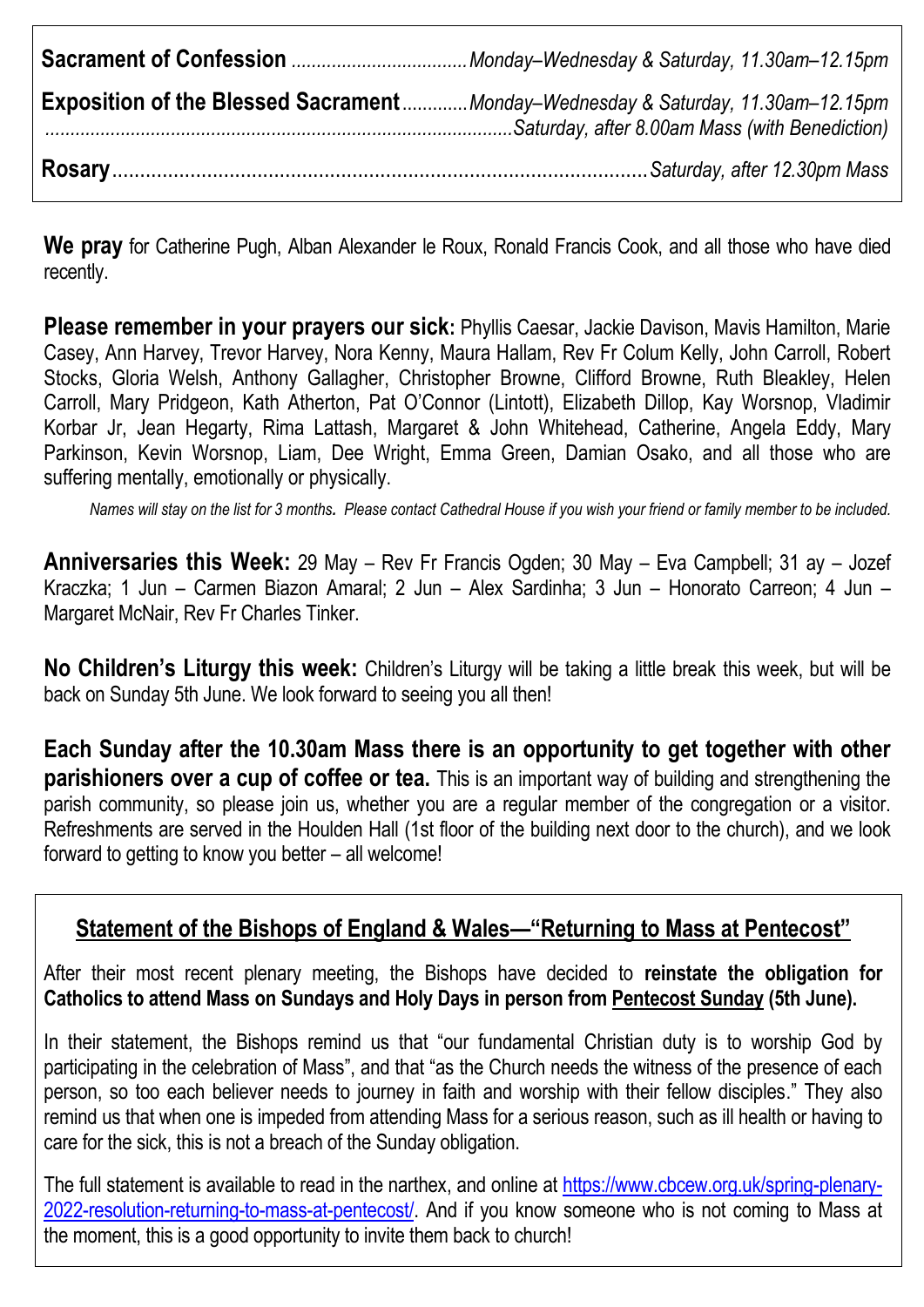**Next Social of the Christian Village of St Marie's—Saturday 5th June:** The Christian Village of St Marie's (CVSM for short) is really taking off! The next CVSM Social will take place on Saturday 5th June, from 6pm onwards, in Houlden Hall. Each meeting of CVSM begins by sharing and discussing the Word of God: the theme for June is 'Why we can't earn our way into heaven'. It is then followed by a shared supper, giving us the chance to get to know each other better, and to give friendship, help and support to one another. There may also be some singing! It is suitable for all age groups - young and old, those who live as families or couples, and those who live alone. Please bring a food and / or drink contribution for the shared supper. For more information, please speak to Rafid or Valeria (10:30am Mass), or send them a message via Candida on [PPC@stmariecathedral.org.](mailto:PPC@stmariecathedral.org)

**Cathedral Office opening hours:** please note that the Cathedral Office will be closed on Thursday 2nd and Friday 3rd June, due to the Platinum Jubilee bank holidays. It will re-open on Monday 6th June.

**Changes to Mass and Confession times this week:** due to the bank holidays, there will be no Exposition and Confessions and no 5.30pm Mass on Thursday 2nd and Friday 3rd June.

**Padley Inter-Diocesan Pilgrimage—Sunday 10th July:** The dioceses of Hallam and Nottingham will be joining together for the Padley pilgrimage once again this year, on Sunday 10th July. Assemble at 3.00pm at Grindleford Train Station; the Mass will begin at 3.30pm. Pilgrims are very welcome to arrive earlier and picnic in the grounds. Please see the poster for more information.

**Expanding our Mass Stewarding Teams:** We are one Church and one family, and 'many hands make light work'! We are now looking to expand all of our Sunday Stewarding Teams, and would like to appeal for your help. Stewards are there to give a warm welcome to everyone, and to assist people with their queries and requests. There are also a lot of little jobs that need doing to make each Mass run smoothly. Serving God in this way is very rewarding and fulfilling! If you are willing to volunteer from time to time to support your Mass community, please contact Candida on [PPC@stmariecathedral.org,](mailto:PPC@stmariecathedral.org) or speak to one of the team!

**Hallam Walsingham Diocesan Pilgrimage—Saturday 23rd July:** Coaches leave Pond Hill at 7.30am. £18 adults, £12 students/children, Procession along the Holy Mile, Mass of Sunday. Contact Joseph Durham (07939 152558; [joseph.durham52@gmail.com\)](mailto:joseph.durham52@gmail.com) or Francesca Flynn (268 6247; [francesca@fmflynn.plus.com\)](mailto:francesca@fmflynn.plus.com) to book your place, or if you would like more information about the pilgrimage.



## **CORPUS CHRISTI PROCESSION**

### **Sunday 19th June**

This year, for the first time since 2019, the Corpus Christi procession will be taking place on the afternoon of Sunday 19th June, starting from the Cathedral at 3.00pm.

This is a visible witness to our Catholic faith, and we hope that, this year especially, many people from across the diocese will take part—so do put the date in your diary!

If you are able to help in any way, please do sign up using the forms at the back of the Cathedral.